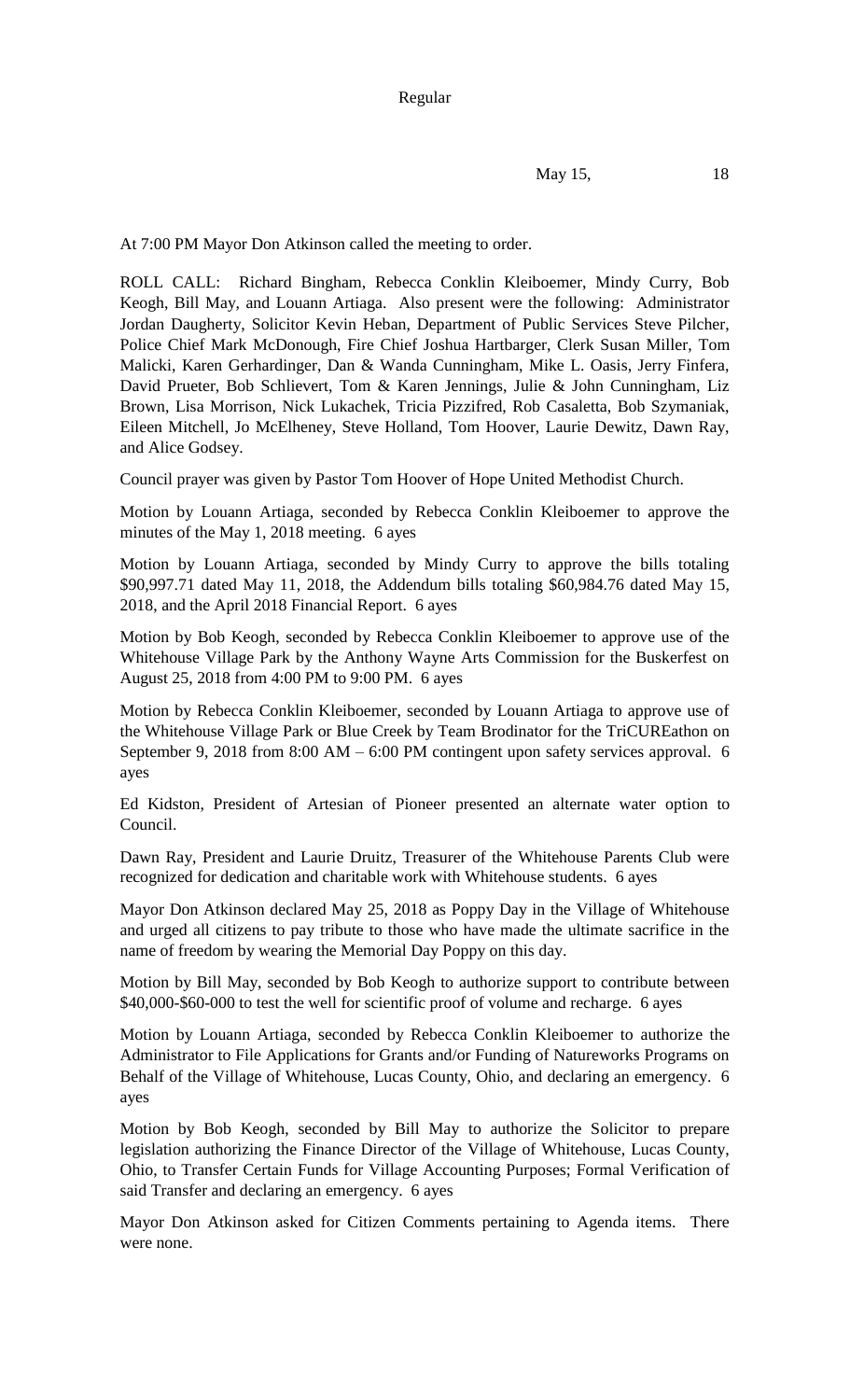May 15, 18

Motion by Rebecca Conklin Kleiboemer, seconded by Mindy Curry authorize a Zoning Map amendment for all or portions of properties located at 6160, 6166, 6200, and 6250 Cemetery Road contingent upon lot splits. 6 ayes

Motion by Bill May, seconded by Bob Keogh to move forward with the proposed LED sign and enter into a contract with Glass City Sign. 6 ayes

Motion by Mindy Curry, seconded by Bob Keogh to support temporarily authorizing an  $11<sup>th</sup>$  full time officer. 6 ayes

Bob Keogh reserved the right to an Executive Session on a matter of Real Estate.

Motion by Louann Artiaga, seconded by Mindy Curry to accept, as previously authorized, Resolution 6-2018 to authorize the Administrator to File Applications for Grants and/or Funding of Natureworks Programs on Behalf of the Village of Whitehouse, Lucas County, Ohio, at its first reading and declaring an emergency. 6 ayes

Motion by Rebecca Conklin Kleiboemer, seconded by Mindy Curry to suspend the rules and to have the second and third reading of Resolution 6-2018 by title only and declaring an emergency. 6 ayes

Motion by Bill May, seconded by Louann Artiaga to accept Resolution 6-2018 and to pass said Resolution and declaring an emergency. 6 ayes

Motion by Bob Keogh, seconded by Rebecca Conklin Kleiboemer to accept, as previously authorized, Resolution 7-2018 authorizing the Finance Director of the Village of Whitehouse, Lucas County, Ohio, to Transfer Certain Funds for Village Accounting Purposes; Formal Verification of said Transfer at its first reading and declaring an emergency. 6 ayes

Motion by Rebecca Conklin Kleiboemer, seconded by Mindy Curry to suspend the rules and to have the second and third reading of Resolution 7-2018 by title only and declaring an emergency. 6 ayes

Motion by Rebecca Conklin Kleiboemer, seconded by Louann Artiaga to accept Resolution 7-2018 and to pass said Resolution and declaring an emergency. 6 ayes

Motion by Louann Artiaga, seconded by Rebecca Conklin Kleiboemer to accept, as previously authorized, Ordinance 12-2018 establishing the Permanent Zoning for Certain Land Located within the Village of Whitehouse, Lucas County, Ohio; Currently Titled to Jennifer L. Yoder, Trustee and//or Janis M. Witte, Trustee at its first reading and declaring an emergency. 6 ayes

Motion by Louann Artiaga, seconded by Rebecca Conklin Kleiboemer to suspend the rules and to have the second and third reading of Ordinance-2018 by title only and declaring an emergency. 6 ayes

Motion by Bill May, seconded by Mindy Curry to accept Ordinance 12-2018 and to pass said Ordinance and declaring an emergency. 6 ayes

Motion by Bob Keogh, seconded by Mindy Curry to adjourn to Executive Session on a matter of Real Estate at 9:06 PM. 6 ayes

Motion by Louann Artiaga, seconded by Bob Keogh to reconvene at 9:16 PM. 6 ayes